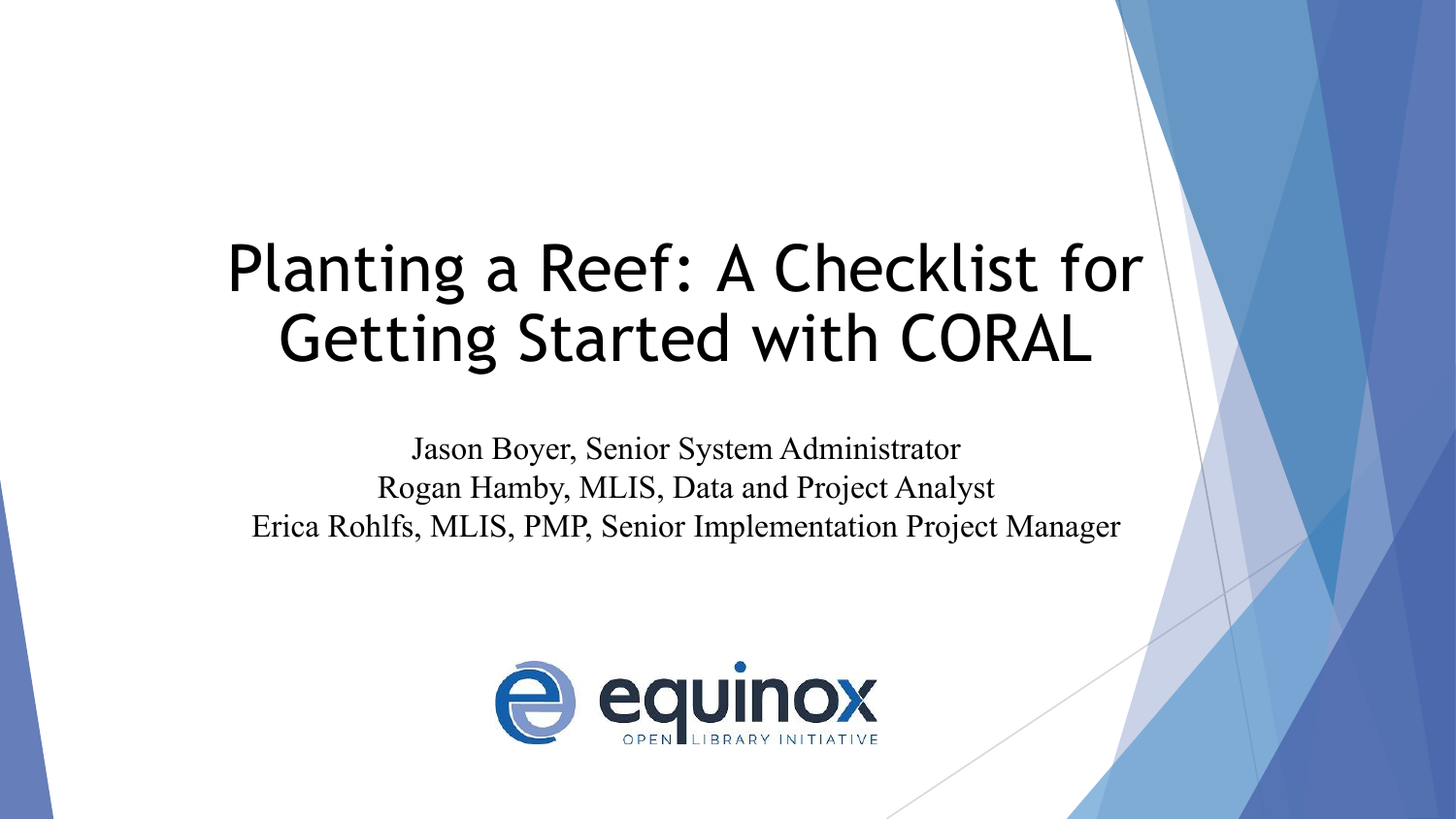## Holistic Planning

Just like gardening, where stewards must consider water, soil, and light requirements, when planting a reef, taking a holistic approach towards planning your CORAL implementation will help you have a smoother implementation.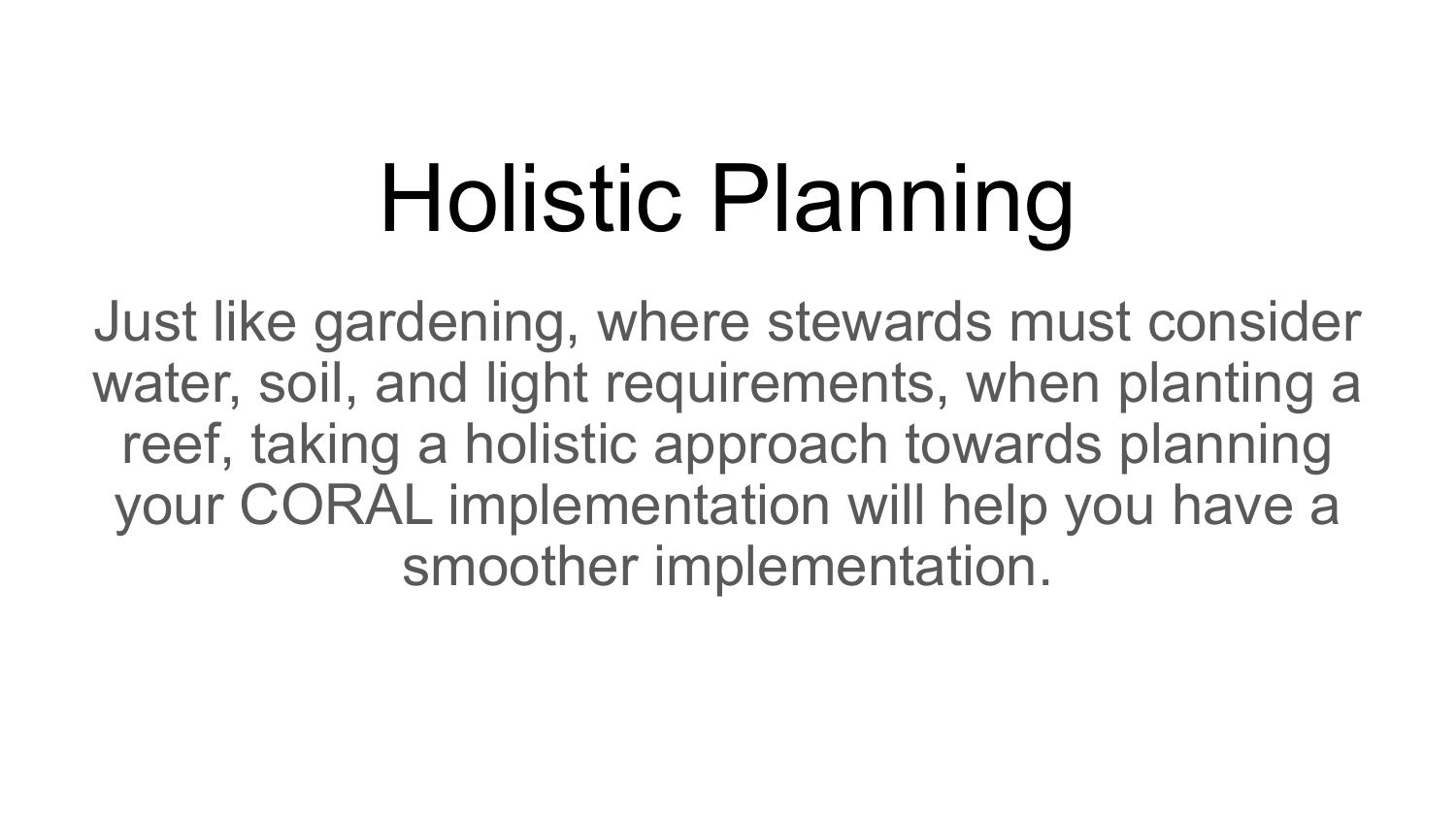#### Planning the Plan

Driving Need - Define why you need to introduce CORAL to your organization

- Most of your decisions and judgement calls during your CORAL implementation will be made from the perspective of your driving need to use CORAL.
- What is the driving need for you to implement CORAL?
- 

Outcome Delivery - Define what you want to accomplish with implementing CORAL

- Understanding what you want to accomplish within CORAL is key to knowing how you're going to get there during the implementation process.
- Your overall project outcome should be aligned with your driving need.
- What do you want to accomplish with your CORAL implementation?
- Front End Planning Similar to a "make or buy" analysis, you'll need to determine whether you want to perform manual data entry, have someone in-house import your existing data, or if you'll need to contract implementation services.

○ Can we manually enter our data or should we seek implementation services to import our existing data?

- From Project to Product
	- Projects are defined as short term, defined objectives.
	- Products are long term, analyzed for ongoing viability, and benefits driven.
	- What are your end-of-year (or quarterly) workflows to maintain your records? How does CORAL accommodate those workflows?
	- Will you need additional assistance either in-house or contracted to help maintain the product over time?
		- How will the impact of our CORAL implementation on the future be measured?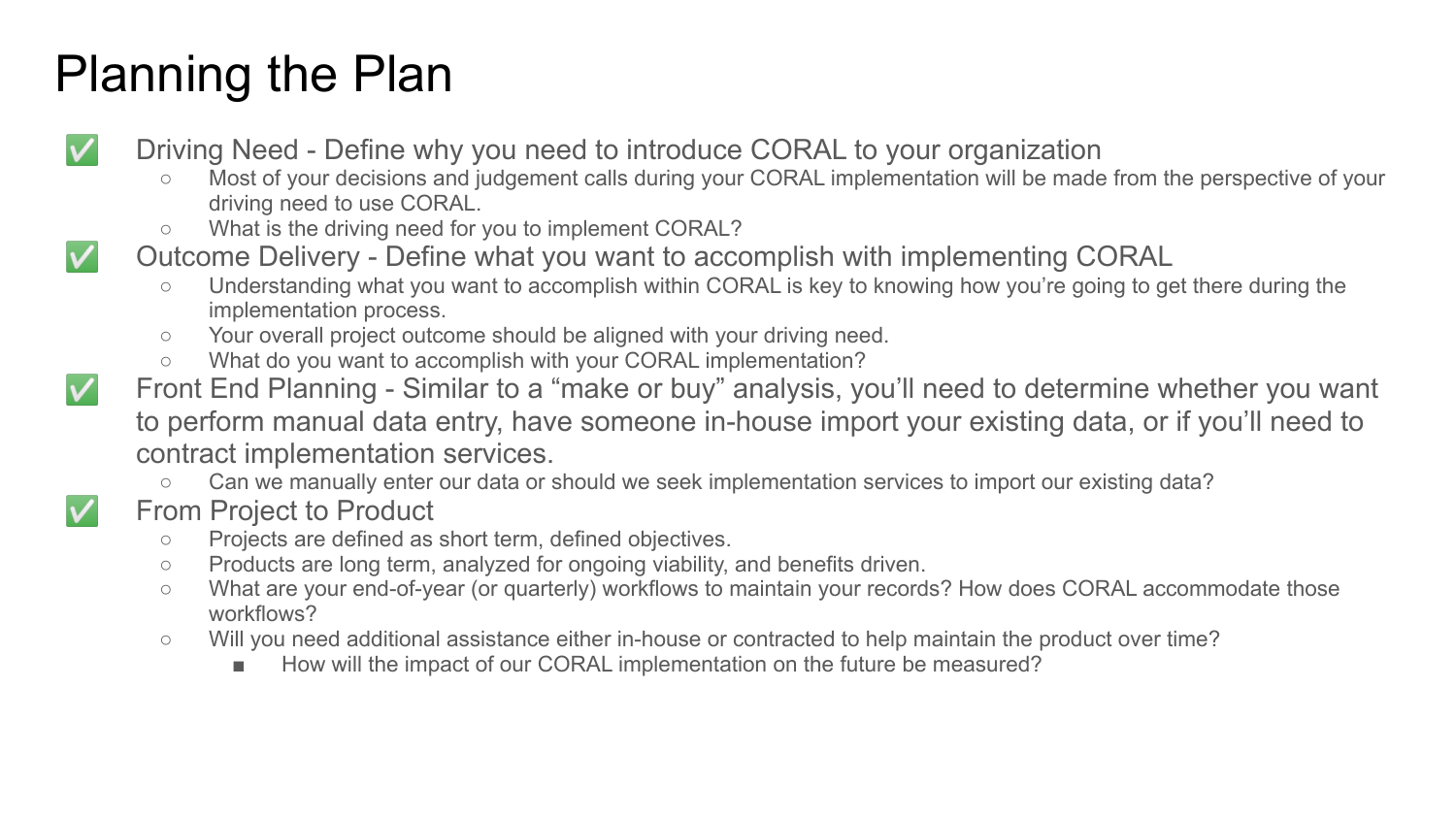#### Planning the Plan - Additional questions to ask your team

- What will be different for our library, when our CORAL implementation is complete?
	- Have we effectively communicated our driving need to our stakeholders?
		- Do we have the appropriate level of stakeholder buy-in to help make our CORAL implementation successful?



- Have we fully explored our scope requirements / desired outcomes?
- Are there any significant technology risks? ○ If so, are the risks within the project team's control?



- What is the intended/expected/desired date for project completion?
	- What factors determined the establishment of that date?
	- If a significant deviation in our schedule occurs, what is the potential impact on the project's viability?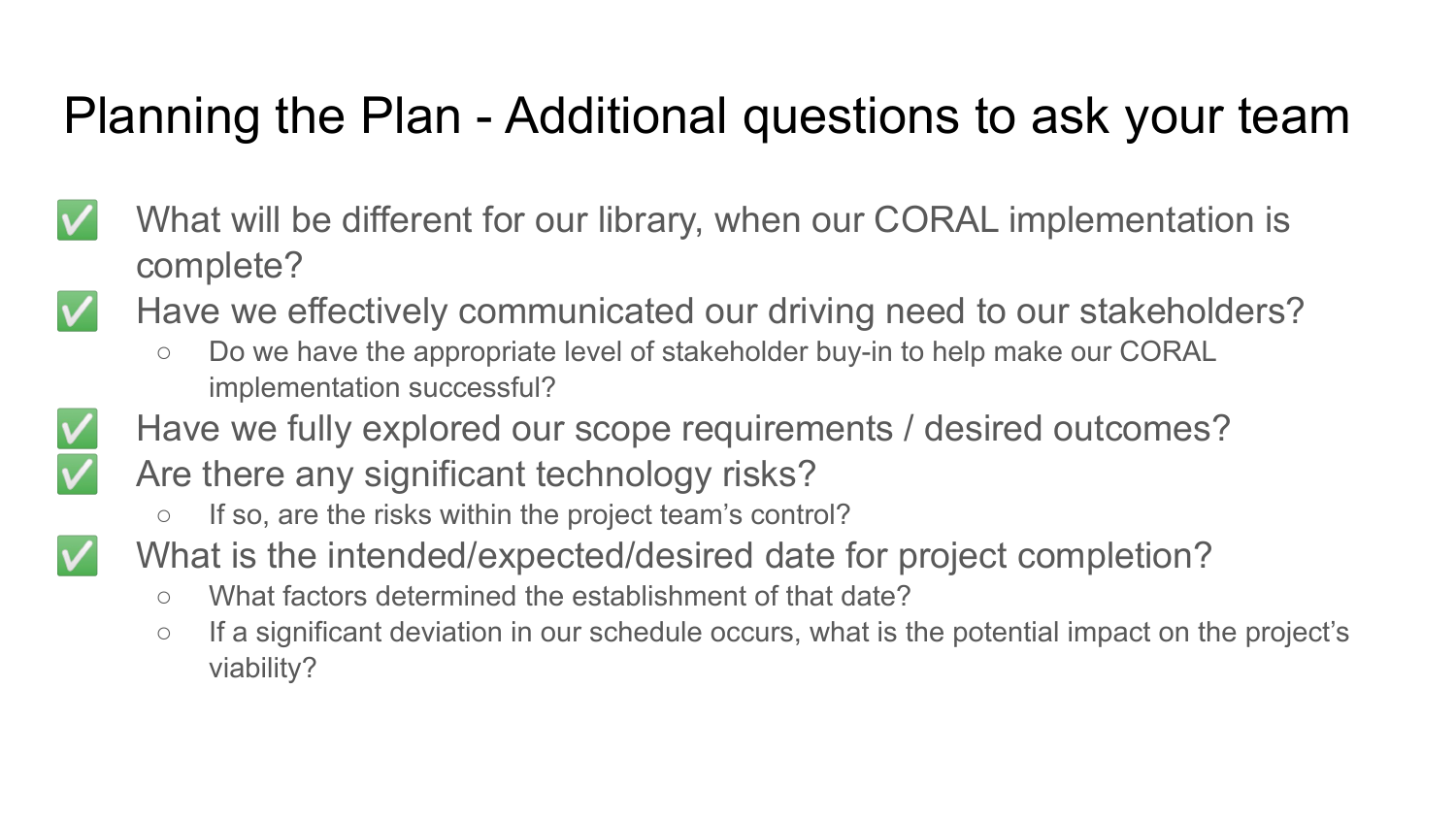#### Planning the Project

- Decide what is "Doable"
	- Consider cost, time, and resource allocation
- 

At a minimum, you will need to begin your project with a schedule and resources plan

- You will need to create a realistic schedule that shows the logical relationship and timing of each major activity/milestone.
- Whether you manually enter your data or contract services, you will need to designate team members to the project.
	- Manually entering data into CORAL has been described as "labor intensive."
	- File importing and contracting will also require staff members dedicated to mapping the existing data over to CORAL and testing the data load.
	- Can you dedicate staff to focus on the work and complete the project on time?
- Assessments
	- Assess your team's skills and knowledge, the technology infrastructure, cost and schedule constraints, and organizational policies and procedures.

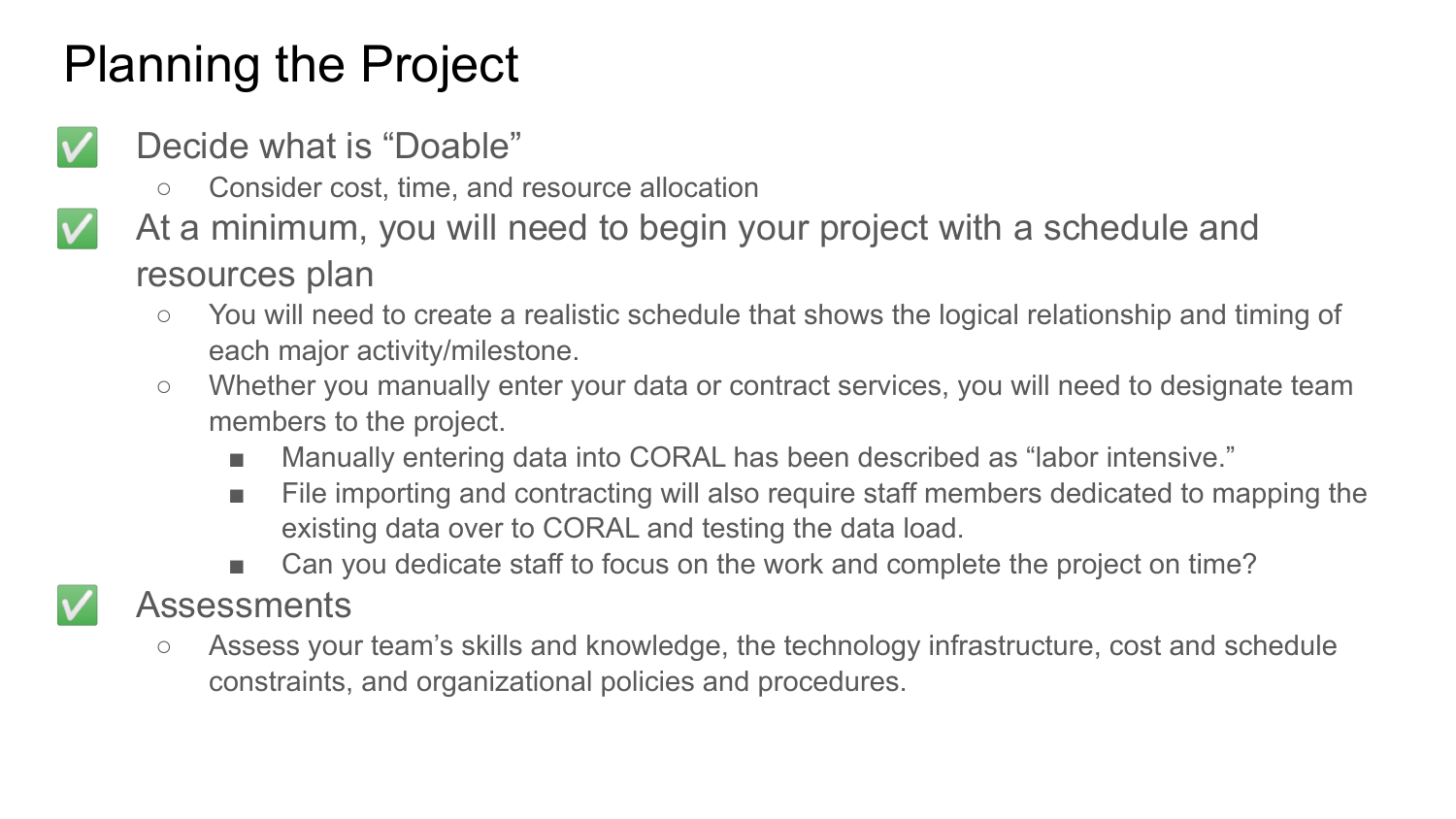### Sequencing Plan

This is where a holistic approach is going to be highly beneficial to you during a CORAL implementation.

- While CORAL is regarded as modular, the modules do intersect with each other.
	- $\circ$  The type of information that you want to maintain in CORAL determines the degree of intersection.

Define what information you want to maintain in CORAL

The information that you want to maintain in CORAL will determine your implementation approach

- A few examples:
	- If you intend to associate your Resources with Organizations, I recommend that you build your Organizations module first.
	- If you initially decided to only enter basic database information (such as name and description), then later decide to add additional values (such as cost history, URL, ISSN), you will need to spend time going back through each of your resources.
	- Perhaps you initially decided to add contacts to the Resources module, then later you decide the information should live in the Organizations module.
- If you are implementing CORAL in-house (i.e. not contracting), dedicate upfront time to learning all of the different options within CORAL, how the modules interact with each other, and define your approach, before you start the core work of data entry.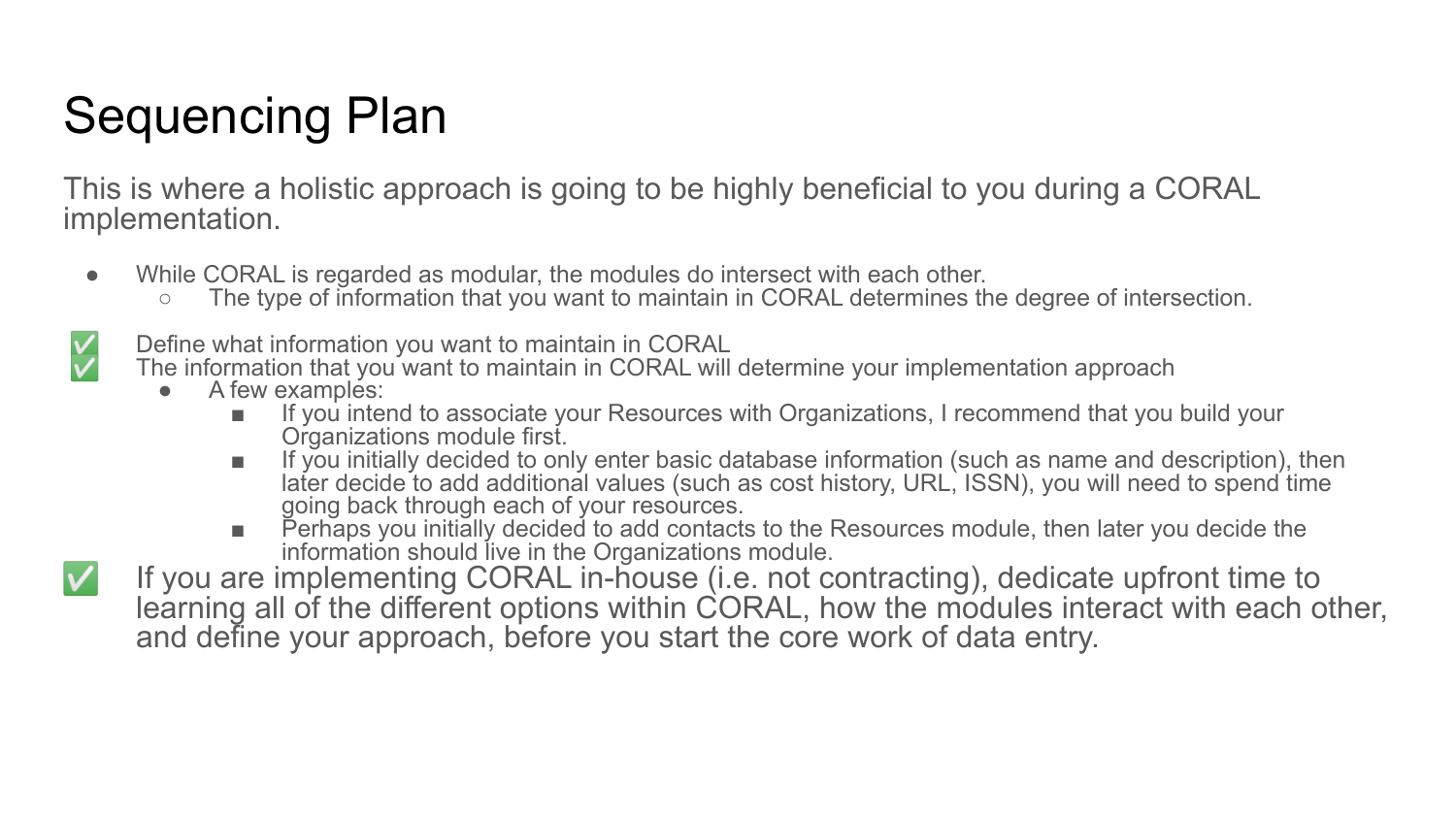## CORAL considerations that will help with your approach

- Do you currently keep a file of your resources? Considering the consolidation of multiple files? How  $\checkmark$ detailed are your current files? How do the values in your existing files translate to options within CORAL?
	- If you are considering the use of the Resource module's Import Configuration interface:
		- Are the tradeoffs acceptable between the level of detailed information you want to import from existing files versus potential limitations within the Import Configuration interface, thus potentially making per-resource edits still required?
			- Examples:
				- Does the import configuration meet your needs for the level of information you're bringing in for Acquisitions?
				- Do your existing files note whether a resource is archived?
				- Do your existing files include contact information?
		- Organization name mapping consider whether you want to set up the Organization Name Mapping, set up the Organization module to mirror your existing organization names, or clean up the incoming records.
			- Example:
				- If your existing file has Alexander Street Press, and the out-of-box Alexander Street Press, LLC organization is still housed in your Organizations module, upon import, you'll end up with both names listed as organizations. Coral will not automatically merge Alexander Street Press into Alexander Street Press, LLC unless you've mapped the values.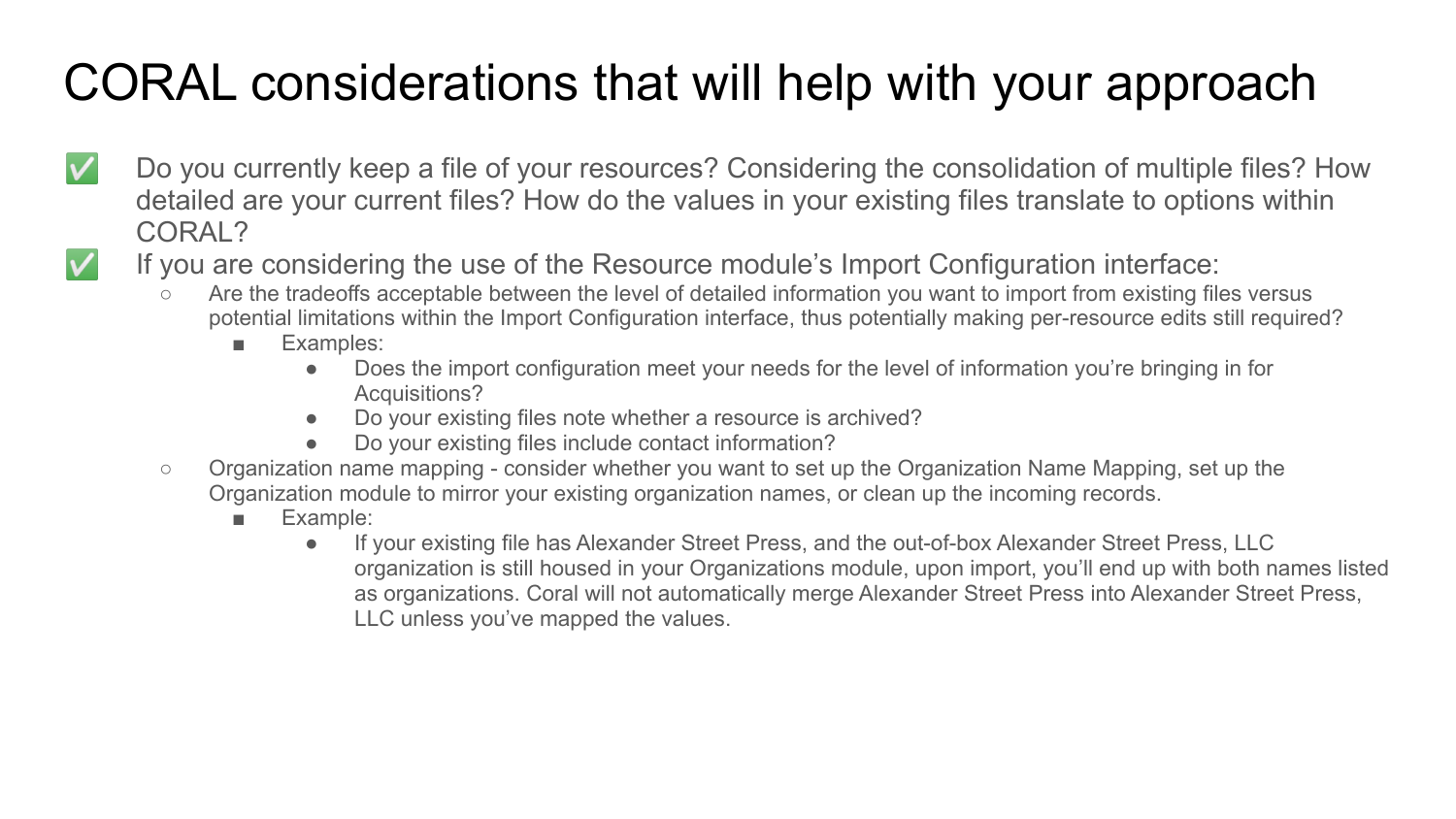## CORAL considerations that will help with your approach

#### Licensing Module

Do you currently house your licenses in a separate repository? Do you intend to upload licenses into CORAL?

#### Organizations Module

- Organization Name If you are using existing organizations, and you are uploading files, you'll need to ensure that the incoming orgs match existing orgs or you can end up with duplicates
- Organization Role \*required\* when associating with resources
- Organization Contacts Who are your contacts for these orgs / their roles? Does someone on your team already have this information gathered?
- Do you want to use CORAL to house your external logins to these orgs?
	- Have to weigh security / convenience tradeoffs
	- Passwords are stored in plaintext in the database and shown unobfuscated on screen to anyone with access to the module
	- Team-based password managers exist; they are good.

#### Cost History

○ Do you currently maintain cost history? How far back in time? How far back in time do you want to record this information in CORAL?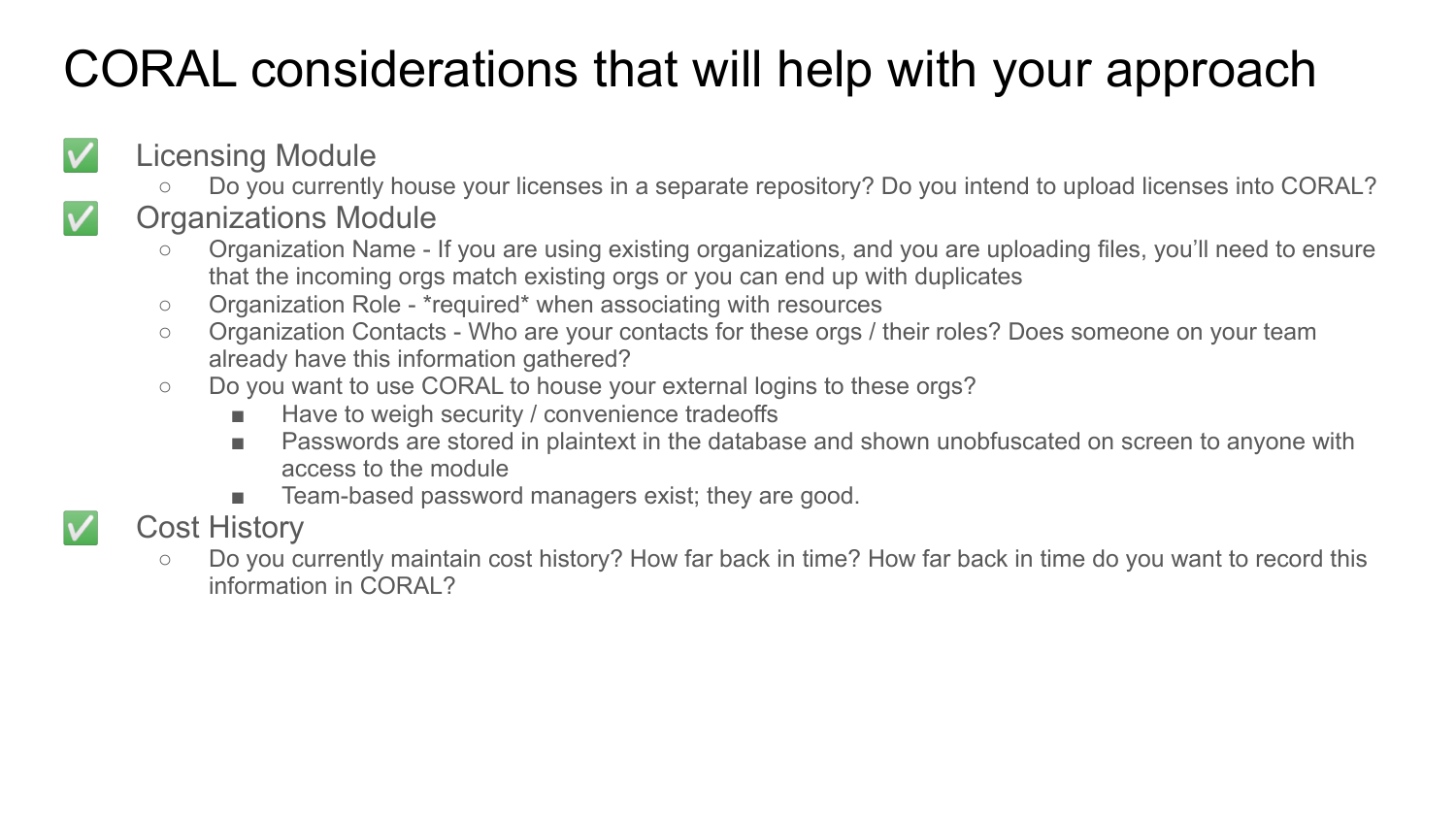## CORAL System Requirements

To Install CORAL you'll need to gather:



A machine to host it that meets the basic hardware and software requirements

- 2 CPUs
- 20G disk space
- $\circ$  2G RAM
- PHP (7.4 is recommended)
- MySQL (MariaDB 10.1+ works well)
- Apache (web server, 2.4+)
- If you want to enable Koha Integration for managing Vendors
	- Enable the Koha REST API
	- A Koha User with appropriate permissions
	- OAuth API Keys for that user



If you intend to use SUSHI to update your usage statistics you'll need to gather the necessary URLs and any API keys needed to access them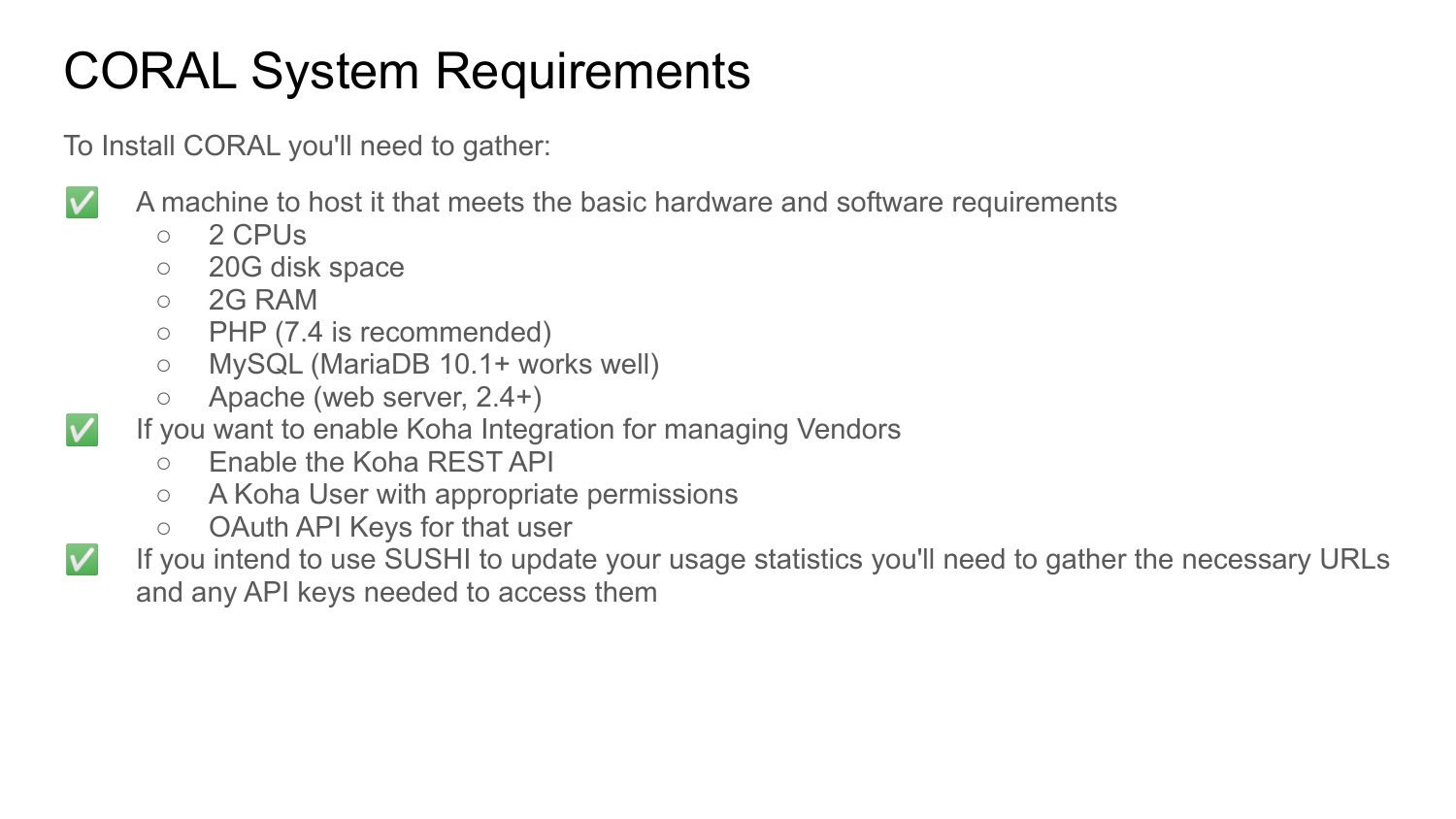### Migrating Data

If you are migrating data into Coral organize your data based on the database they will go into.

- 
- Baked in tools are very limited. Expect to use someone to load data on the back end or do a lot of manual entry.
- 
- Resources are going to be the core of your content to migrate.
	- For cost history if you don't have invoice data you will have to create at least one per resource.
	- Organizations and Roles need to be mapped together for linking
	- Do not recommend piecemeal data loading
- Print Materials
	- Not made to handle print
	- No receiving or predictions
	- Can link out to a URL for a web based ILS if it has usable URLs